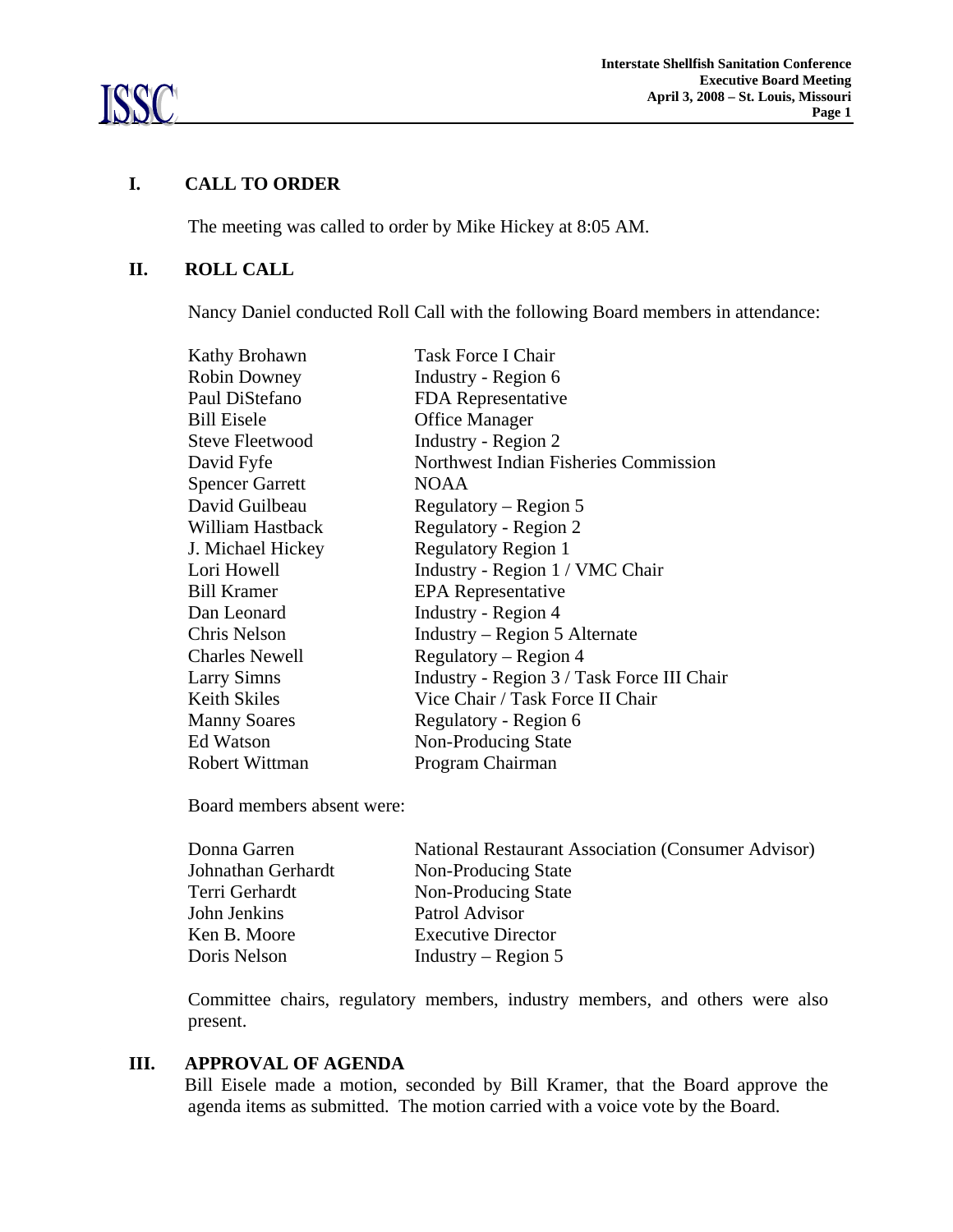

# **IV. EXECUTIVE BOARD**

#### **Seating of New Officers**

 Mike Hickey explained to the Board that with the recent decision by the Board that he serve the remainder of Kirk Wiles' term, the only office that the Board needed to seat was Keith Skiles as Vice Chair.

#### **V. MINUTES**

#### **A. August 13 and 17, 2007**

 Bill Kramer made a motion, seconded by Bill Hastback, that the Board approve the minutes of the August 13 and 17, 2007, meetings of the Executive Board that had previously been furnished to Board members for review.

#### **B. March 11, 2008**

 Bill Kramer made a motion, seconded by David Guilbeau, that the Board approve the minutes of the March 11, 2008, conference call meeting of the Executive Board that had previously been furnished to Board members for review.

#### **VI. INTRODUCTORY COMMENTS**

#### A. **Chairman Mike Hickey**

- Pleased to be serving as Chair again.
- Always accessible to members.

## **B. FDA Paul DiStefano**

- **ISSC Funding**
- Plant Standardization Position
- CODEX
- Document being prepared for comparative document for EU. US program far more protective and conservative.
- Status of Lab Methods Proposals to submit additional data for approval of methods into NSSP.
- First DSP bloom in Texas. How can this be addressed in MO. Marine toxin standards do not currently exist. Develop proposal for 2009.

## **C. NMFS Spencer Garrett**

- Administrative Changes
- National Seafood Inspection Lab Dr. Calvin Walker staff addition
- Funds shrinking federal resources. Still has \$75,000 for ISSC. Funding transfer cannot be signed until 3<sup>rd</sup> quarter.
- Farm Bill every 5 years. Catfish industry has strong lobbying influence. They added quality grading program for catfish. They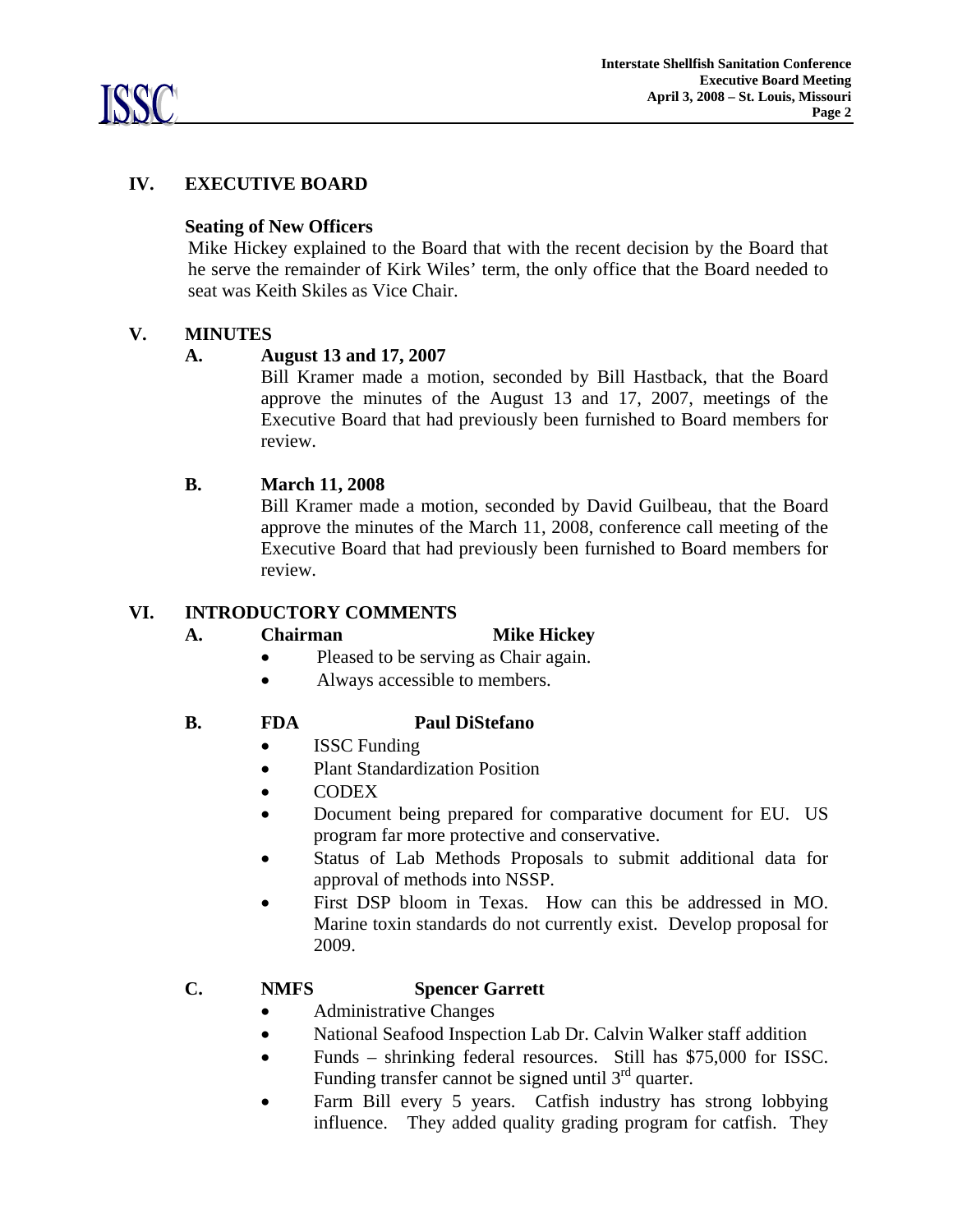are urging that all seafood inspection be moved to USDA. Spencer will update later.

# **D. EPA Bill Kramer & Joel Hansel**

- EPA Program Assessment Measure (PAM) EPA would like to continue working with the ISSC to improve the measure and the basis for calculation. The PAM for Shellfish in the 2006-2011 Strategic Plan http://www.epa.gov/ocfo/plan/2006/goal\_2.pdf . A recalculation of the measure using the revised 2003 and 2005 acre totals yields 81% for both years. Additionally, both years are new historical high classified acreage totals:  $2003 = 22,973,000$ ;  $2005 = 23,594,000$ . This suggests the need for EPA to consider revising the Measure baseline, acreage, and target.
- Access to Shellfish Data Calculating the national PAM currently depends on historical and the 2005 State acreage data from the ISSC's "Inventory of State Classification"; and in the future, will depend on a access to data such as found in the Shellfish Information Management System (SIMS). The ability of systems like SIMS to locate program data in time and space (e.g., maps) allows the overlay of data from other Programs to facilitate coordination. EPA would like to continue to work with the ISSC to include in the ISSC Work Plan a way to establish the long-term availability of shellfish data for states' program management and to guide EPA's nationwide Programs; and to discuss the availability of state 2007 shellfish harvesting acreage data. This data could also fill gaps on molluscan shellfish data in EPA's series of Coastal Condition Reports as well as EPA's Report on the Environment, and NOAA-led Aquaculture, Fish Habitat, and Ocean Initiatives.
- Vibrio Education The 2009 Fish Advisory Conference [TBD]. EPA would like the ISSC to provide an abstract of a presentation on how to reach at-risk consumers and their health care providers and how to evaluate the effectiveness of those efforts.
- Water Quality Criterion for Recreational Exposure EPA held a multi-stakeholder meeting on February 20, 2008, in Washington, D.C. to provide an update on EPA's ongoing work toward the development of new/revised recreational water criteria by 2012 and to receive input on key areas of work. The main focus of the meeting was to discuss the Critical Path Science Plan (CPSP).
- EPA emphasized that although secondary contact criteria are important, EPA will focus on developing new or revised primary recreational water criteria. Additionally, EPA is ready and willing to collaborate, seek technical expertise, utilize research partners, and value added opportunities in support of new or revised criteria, which is expected to be published by the end of 2012.
- New EPA person in Gulf area is Danny Weigherdt.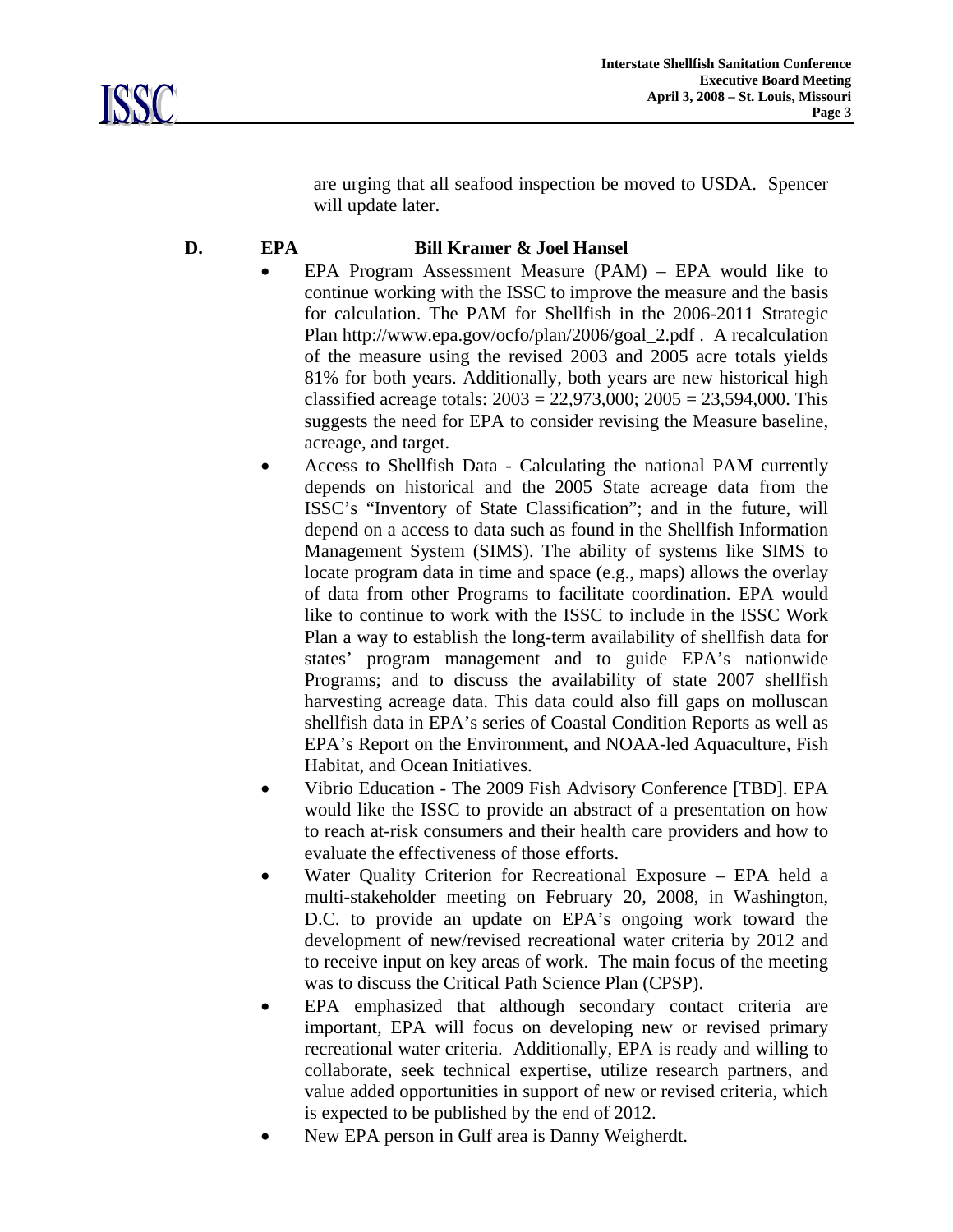• Budget situations are now receiving considerable scrutiny.

#### **VII. APPROVAL OF COMMITTEE ROSTERS**

Bill Kramer made a motion, seconded by Lori Howell, that the Board approve the following ISSC committee charge memos and rosters that had previously been furnished to Board members. Mike Hickey explained that committee rosters and charges are updated periodically and request to serve on a committee should be submitted to the Executive Office.

- **A.** Audit
- **B.** Biotoxin
- **C.** Chemical Contamination
- **D.** Communications
- **E.** Education
- **F.** Foreign Relations
- **G.** Growing Area Classification
	- 1. MSC Workgroup
- **H.** Import Assessment
- **I.** Laboratory Methods Review Committee
- **J.** Laboratory Quality Assurance
- **K.** NSSP Evaluation Criteria
- **L.** Patrol
- **M.** Plant Standardization Advisory
- **N.** Post Harvest Processing
	- 1. PHP Workgroup
- **O.** Use of Press
- **P.** Product Recall
- **Q.** Proposal Review
- **R.** Research Guidance
- **S.** Resolutions
- **T.** Shellfish Restoration
- **U.** *Vibrio* Management
	- 1. *Vibrio* Education Subcommittee
	- 2. *Vv* Illness Review Subcommittee
	- 3. *Vp* Control Plan Workgroup

## **VIII. PROGRAM CHAIRMAN'S REPORT Rob Wittman**

## **A. 2008 Fall Meeting**

• Proposals will be submitted through the meeting planning website previously used.

## **B. 2009 Biennial Meeting**

• A list of cities in the Northeast States that have not been visited will be compiled and requests for proposals submitted to those identified cities.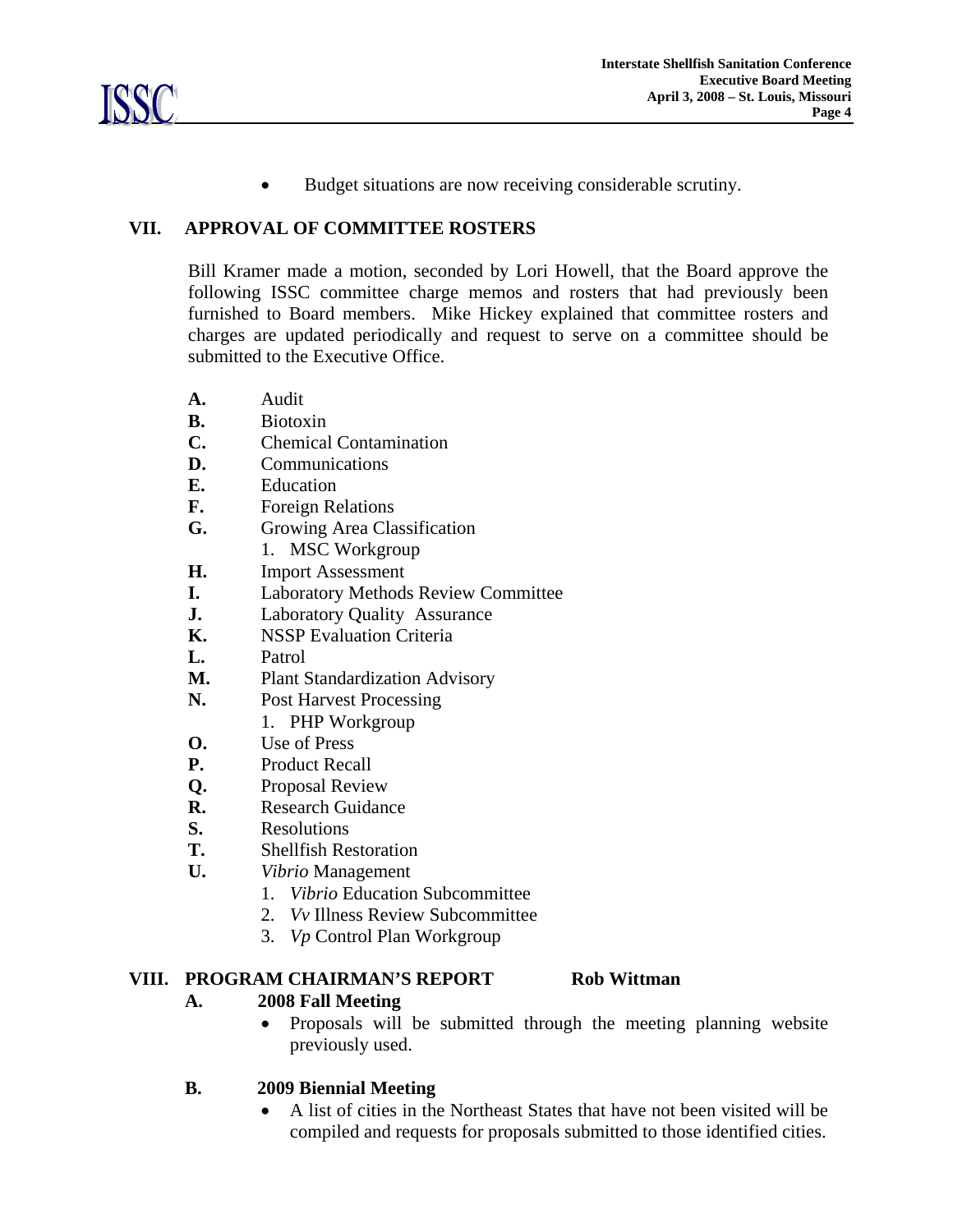

- Board voted to hold 2009 Biennial Meeting in October.
- Will ask the hotels to respond to the second half of October 2009.
- Coordinate date with Mid-Atlantic Shellfish Conference normally held the first week of October.
- Directed Nancy Daniel to poll Board members for dates preferred for 2008 Fall meeting.
- Will report progress at the next meeting.

# **IX. COMMITTEE REPORTS**

#### **A. Executive Committee Mike Hickey**

- 1. 2006-2007 (March 1, 2006 December 31, 2007) Executive Office Work Plan Evaluation
	- The one deficiency noted in the Work Plan involved two grant proposals for education efforts that were not awarded.
	- A motion to approve was made by Lori Howell. The motion was seconded and approved with a voice vote by the Board.
- 2. 2008 Executive Office Work Plan
	- Work Plan dates changed to coincide with calendar accounting year (January 1, 2008 – December 31, 2008).
	- A motion to approve the Work Plan as submitted was made by Lori Howell and seconded by Paul DiStefano.
	- Spencer Garrett asked that the Program Deficiencies item be amended to reflect "None at this time".
	- Bill Kramer commented on the Agency Interactions item and asked that the item not be limited to EPA. He suggested "members of the conference" be substituted.
	- Spencer Garrett suggested adding a brief explanation under the Financial Accounting item to explain the dual accounting system process since it is an improvement of the financial accounting system.
	- The Work Plan for 2009 will be submitted to the Board for approval at the 2008 Fall meeting.
	- The 2008 Work Plan Evaluation will be submitted to the Board for approval at the 2009 Spring meeting.
	- Amendments to the motion were accepted by Lori Howell and the motion carried with a voice vote by the Board.
- 3. Grant Updates
	- a. FDA Cooperative Agreement

Mike Hickey advised the Board that the FDA Cooperative Agreement is expected to zero out by end of grant period June 30, 2008.

b. FDA Carryover Funds

 Mike Hickey advised that this grant has a zero balance and we don't expect carryover from the current grant.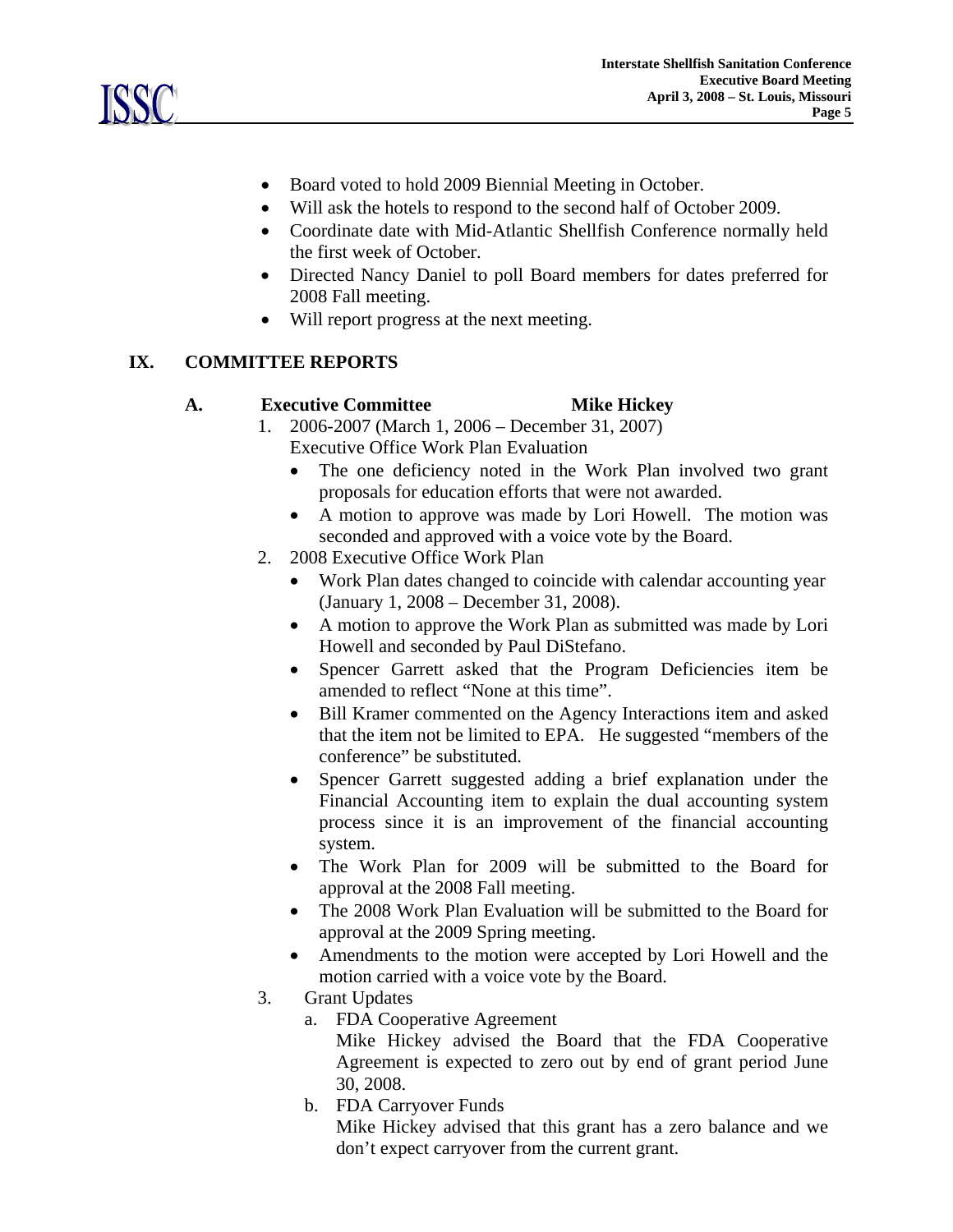c. Small Conference Grant

Mike Hickey reported that the FDA Small Conference Grant has a zero balance and all money was expended during the Biennial Meeting.

- d. Gulf & South Atlantic Fisheries Foundation Mike Hickey advised that there were three months remaining for this grant contract which funds the ISSC Vv Education Coordinator (Dot Leonard). Ken Moore is discussing future funding with the Foundation.
- e. SC Sea Grant *Vv* Education Program Mike Hickey reported that all funds have been expended and the most recent grant applications submitted by ISSC were not funded.
- 4. Current Financial Statement

 Mike Hickey reported that monies from the ISSC Certificate of Deposit that were used during the time in early 2007 when we did not have an FDA Cooperative Agreement in place have been returned to our Money Market Account in the amount of \$30,000.

- 5. 2007 Expenses Report Mike Hickey advised the Board that there was nothing unusual to report for fiscal year 2007.
- 6. 2008 Budget Report

 Mike Hickey reported that there is nothing unusual in the budget report with the exception of projecting funds for the Executive Director position.

- Spencer Garrett asked if monies had been identified for the pending lawsuit. Nancy Daniel responded that the monies would come from the General Account but no reserve has been set up.
- Lori Howell commented that it is a common practice to set a reserve.
- Spencer Garrett made a motion that the 2008 budget be approved with an amendment to reflect the vacant position for Executive Director and the funds currently reserved to expend on that position. The motion was seconded by Robin Downey and carried with a voice vote by the Board

# **B. Audit Committee**

Lori Howell presented the Audit Committee report and advised that all charges to the Audit Committee have been met.

- 1. Auditor's Report 12/31/07; 12/31/06; and 02/28/06
	- Three different budget periods were reviewed due to the fiscal year changes.
	- Audits for the periods March 1, 2005 February 28, 2006 and March 1, 2006 – December 31, 2006 have been completed and reviewed.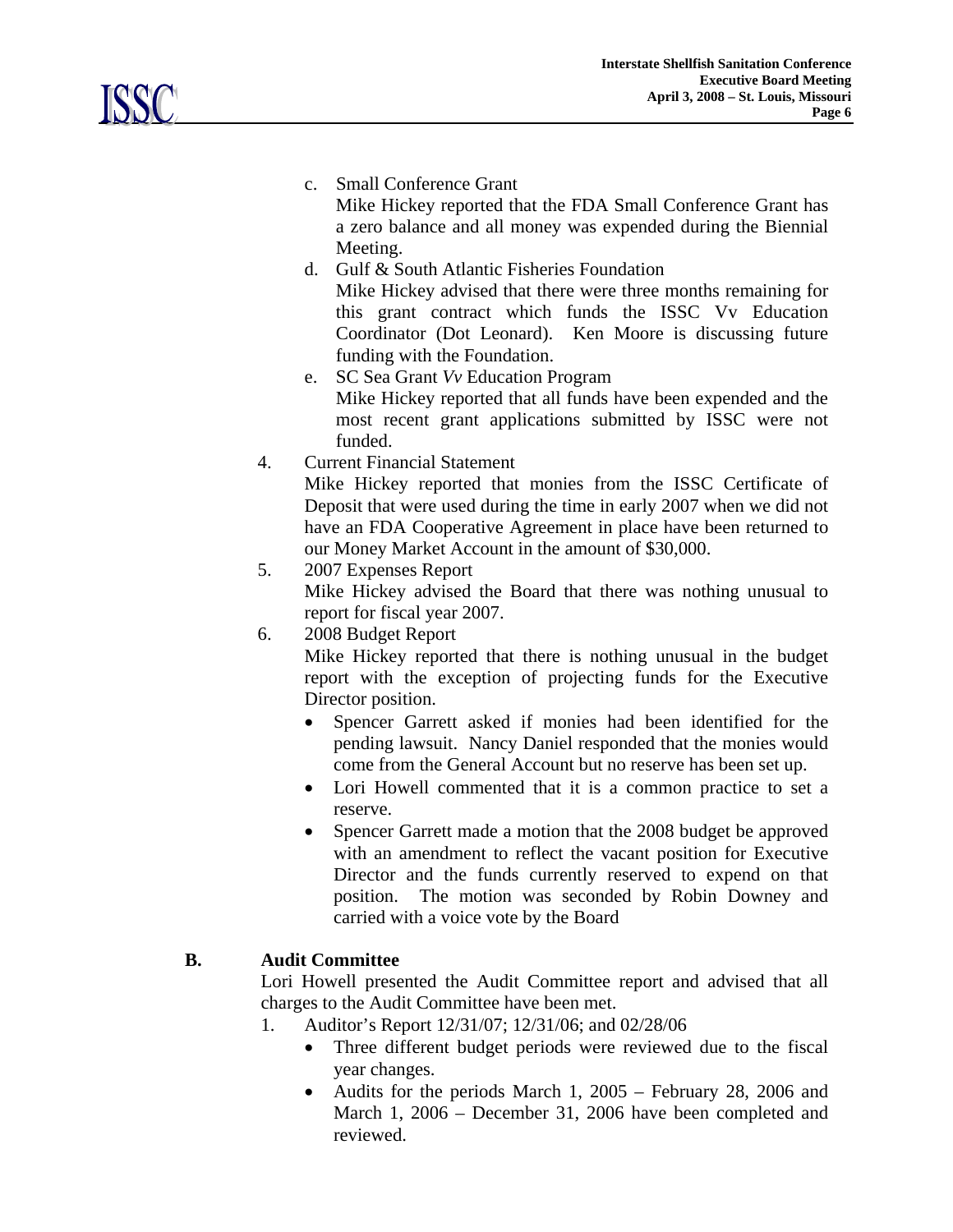

- A draft of the audit report for fiscal year January 1, 2007 December 31, 2007 has been received and reviewed. The pending litigation will be noted in the final audit report.
- Conference call held with new auditing firm. No particular concerns by auditors. The only request from the auditors was that an accounting code be recorded on invoices when paid.
- 2. Bid Solicitation for Audit Services 2008 2011
	- Solicitations sent to eight firms.
	- Received two proposals.
	- Audit Committee reviewed proposals and recommended the firm of Burkett, Burkett & Burkett of West Columbia, SC.
	- Clark Parker, CPA firm continues to maintain ISSC accounting system for a monthly fee. The firm creates reports for the auditing firm.
	- The final audit report will be distributed to the Board.
	- Dan Leonard commented that the auditors were very pleased with the ISSC staff and their level of expertise.
	- Spencer Garrett made a motion to accept the report and recommendations of the Audit Committee. The motion was seconded by Lori Howell and carried with a voice vote by the Board.
	- Spencer Garrett requested that it be noted in the minutes that a NOAA representative had requested a copy of the audit and the request was so noted by Mike Hickey.

## **C. MSC Workgroup Report (Proposal 05-105)**

Mike Hickey reported that the minutes of the workgroup had previously been furnished to the Board and that the effort to evaluate MSC as an indicator is underway.

## **D. Use of Press Committee Report (Proposal 07-305)**

- Mike Hickey advised that a conference call was held on March 13, 2008. The group has planned a meeting in Washington for April 30, 2008.
- FDA will put together a draft agenda. Mike Hickey shared a tentative list of items that will be discussed.
- Chris Nelson asked that the issue of using of company names in the recall be addressed at the meeting with FDA.
- Dan Leonard recommended Chris Nelson be added to the committee roster as the Gulf Coast representative.
- Spencer Garrett advised that he intends to change the current NOAA representative (Angela Ruple) on the committee to a NOAA public affairs specialist.
- The Board received this report as information and will be updated at the 2008 Fall meeting.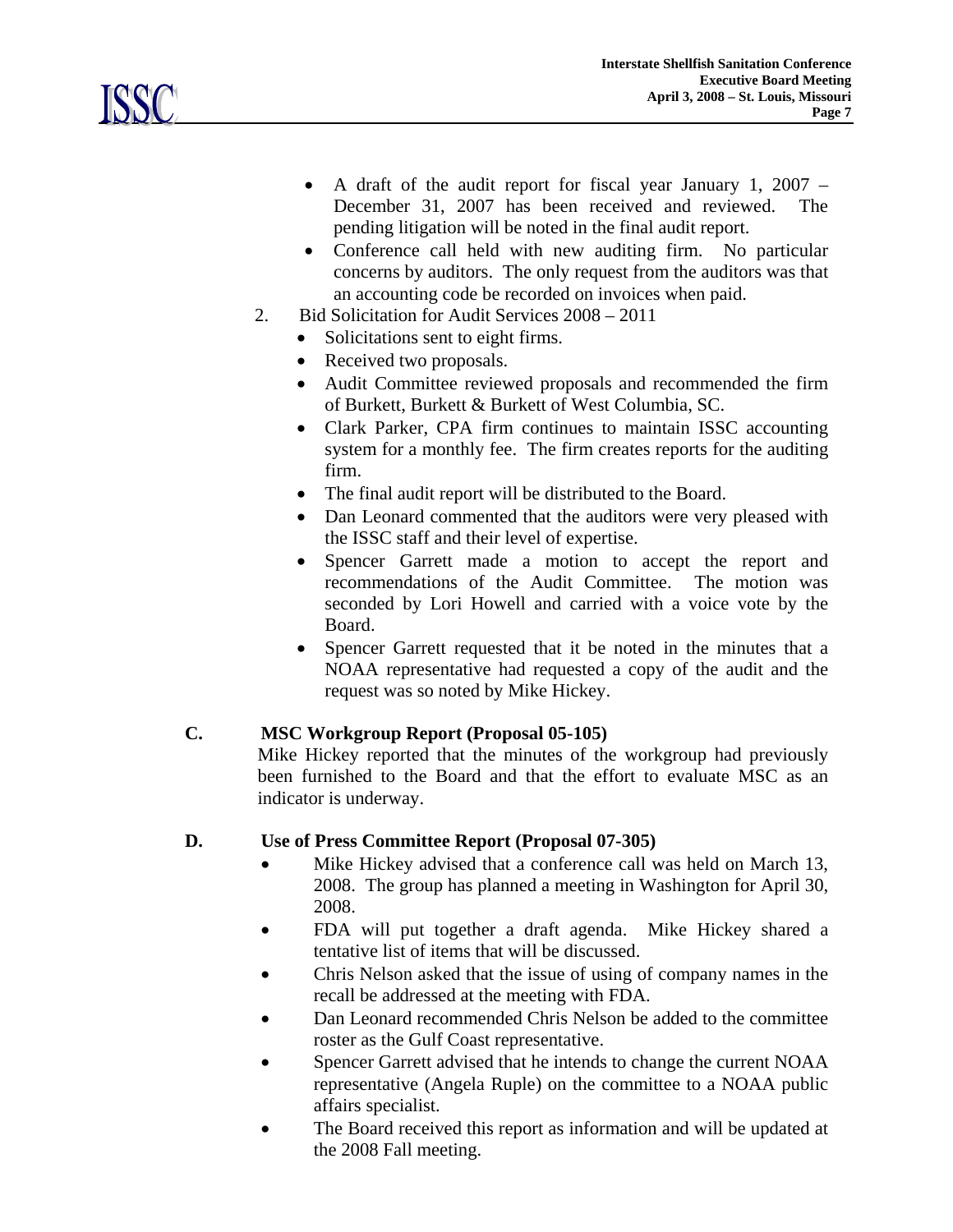

# **E.** *Vibrio* **Management Committee**

The VMC report was distributed to Board members and Lori Howell presented the following recommendations for Board approval.

- 1. Request Martha Iwamoto and Marc Glatzer to review the cases included in the baseline and provide COVIS form information to the Vv Illness Review Work Group. The work group will review the data utilizing the form: "Criteria for Including Vv Cases in Illness Reduction Calculations and Determining Source States."
- 2. Request FDA to provide a Vv Refrigeration Illness Reduction Refrigeration Curve.
- 3. That Source States must have Vv Illness Reduction Plans (Vibrio Management Plans) authorized and in place so that controls become effective on May 1, 2010.
- 4. One week prior to the fall meeting of the Executive Board Source States shall submit their Action Plans for implementing their Vibrio Management Plans. The plan submitted by the state shall include the actions that will be taken for various levels of illness rate reduction to achieve the goal.
- 5. Form a work group to compare the Gulf Regulators Matrix with the approach presented by FDA and as addressed by the *Vp* Control Plan Template Work Group. The work group should develop recommendations for VMC consideration.
- 6. Accept the recommendations of the Vibrio Education Sub-committee.
- 7. Adopt the amended *Vp* Control Plan Template (attached).
- 8. a. Adopt interim guidance for use by state authorities in developing and by FDA in evaluating *Vp* Control Plans.
	- b. "Reasonably likely to occur" as referred to in Proposal 07-202 may be determined by utilizing:
		- (1) A risk assessment as described in the *Vp* Control Plan Template (with the understanding that ISSC has not adopted nor endorsed the FDA *Vp* Risk Assessment); or
		- (2) The risk factor decision tree developed by the VMC using the risk factors included in Proposal 07-202; or
		- (3) Other approaches approved by the State Authority that provide at least an equivalent level of protection and reduce the risk so that it no longer constitutes an annual occurrence.

c. Appoint a work group to further develop 8. b. (2).

- 9. To assist with implementation of the *Vp* Control Plan Template C. 1. authorize the Validation/Verification workgroup convene to quickly develop a protocol that firms or states can use this summer to implement this aspect of the *Vp* Control Plan.
- 10. Approve the following recommendation: The VMC recognizes that without additional action it is not likely that the *Vv* illness reduction goals will be reached. The VMC recognizes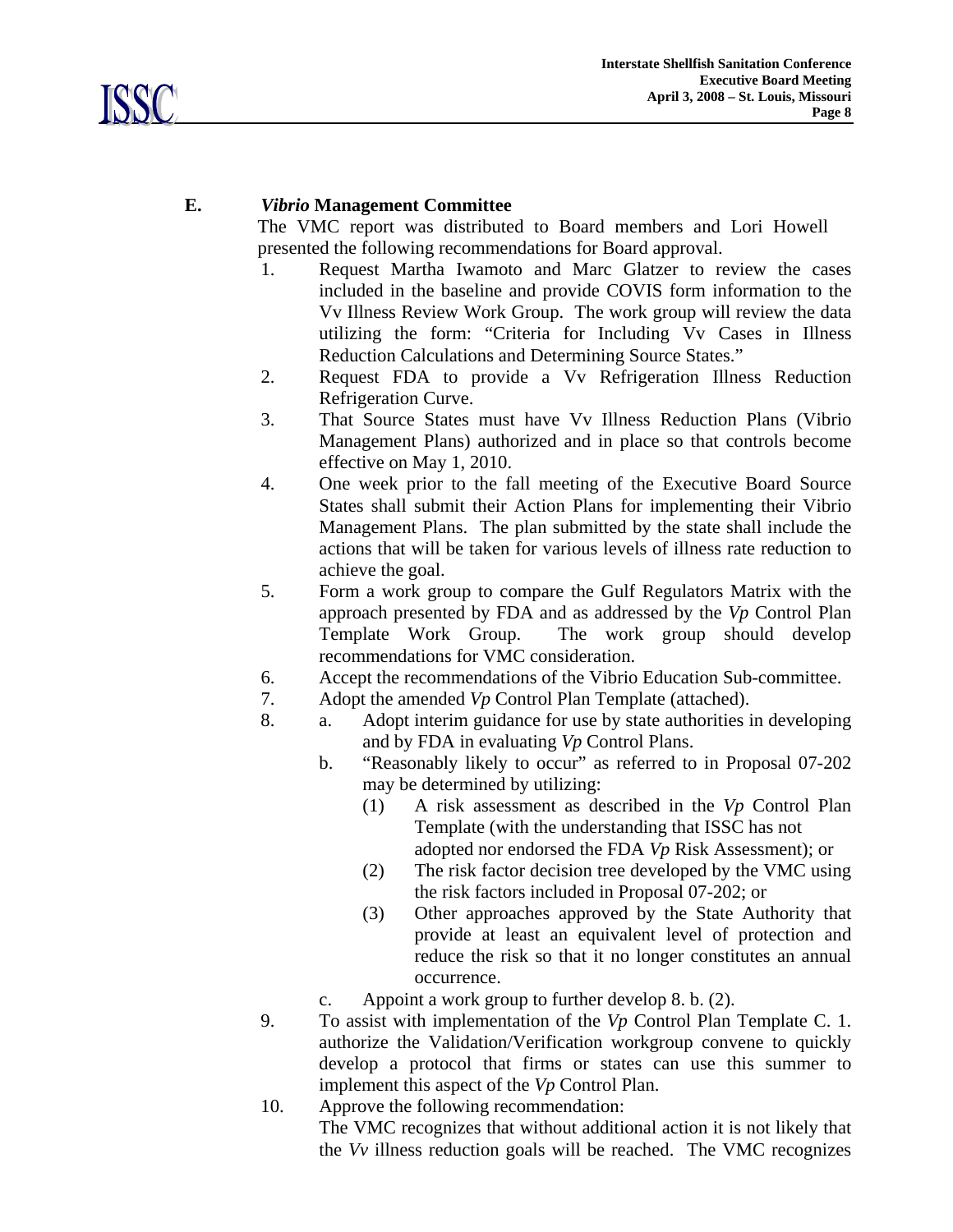

that the *Vp* Control Measures taken by the source states consistent with the provisions of Proposal 07-202 and the interim guidance will reduce the risk of Vv illness by an estimated 10-15%. The VMC finds that this is an appropriate step and thus, no additional Vv control measures are necessary at this time.

11. Adopt VMC recommendation that the Interstate Shellfish Sanitation Conference encourage states to investigate pre dawn harvesting as a public health tool to decrease potential illness.

## **X. OLD BUSINESS**

Mike Hickey advised that the Board would go into Executive Session (12:40 PM) for discussion and action on Item X. A. Executive Director Position; Item X. B. PICC Legal Matter; and Item XII. Staff Performance Evaluations.

 The Board reconvened in open session at 1:59 PM with the following recommendations:

#### **A. Executive Director Position**

 Larry Simns made a motion, seconded by Lori Howell, that the Board adopt the Executive Committee's recommendation with regard to the ISSC Executive Director position which was to retain Ken Moore in his current position and status but to amend his contract to a new date so that the contract terminates commensurate with his approximately remaining 18 months of South Carolina state employment. The recommendation also directed that Ken's contract be amended to reflect office management duties, performance evaluations, clarify the title of Executive Director, and retain the 30-day notice provision.

The motion carried with a voice vote by the Board.

#### **B. Legal Matter (Board Memo 03/26/2008)**

- Chris Nelson made a motion, seconded by Ed Watson, that the Board approve a budget line item reserve in the General Account for a pending legal matter. The motion carried with a voice vote by the Board.
- Lori Howell instructed everyone in attendance that although a reserve was established for litigation and although the Board is not in Executive Session, that this is a number of confidential nature that should not be disclosed because it would influence the settlement or judgment in the case and the matter should be treated as confidential.

## **C. Renewal of Liability Insurance**

 A report was furnished to the Board that included the following information with no action required by the Board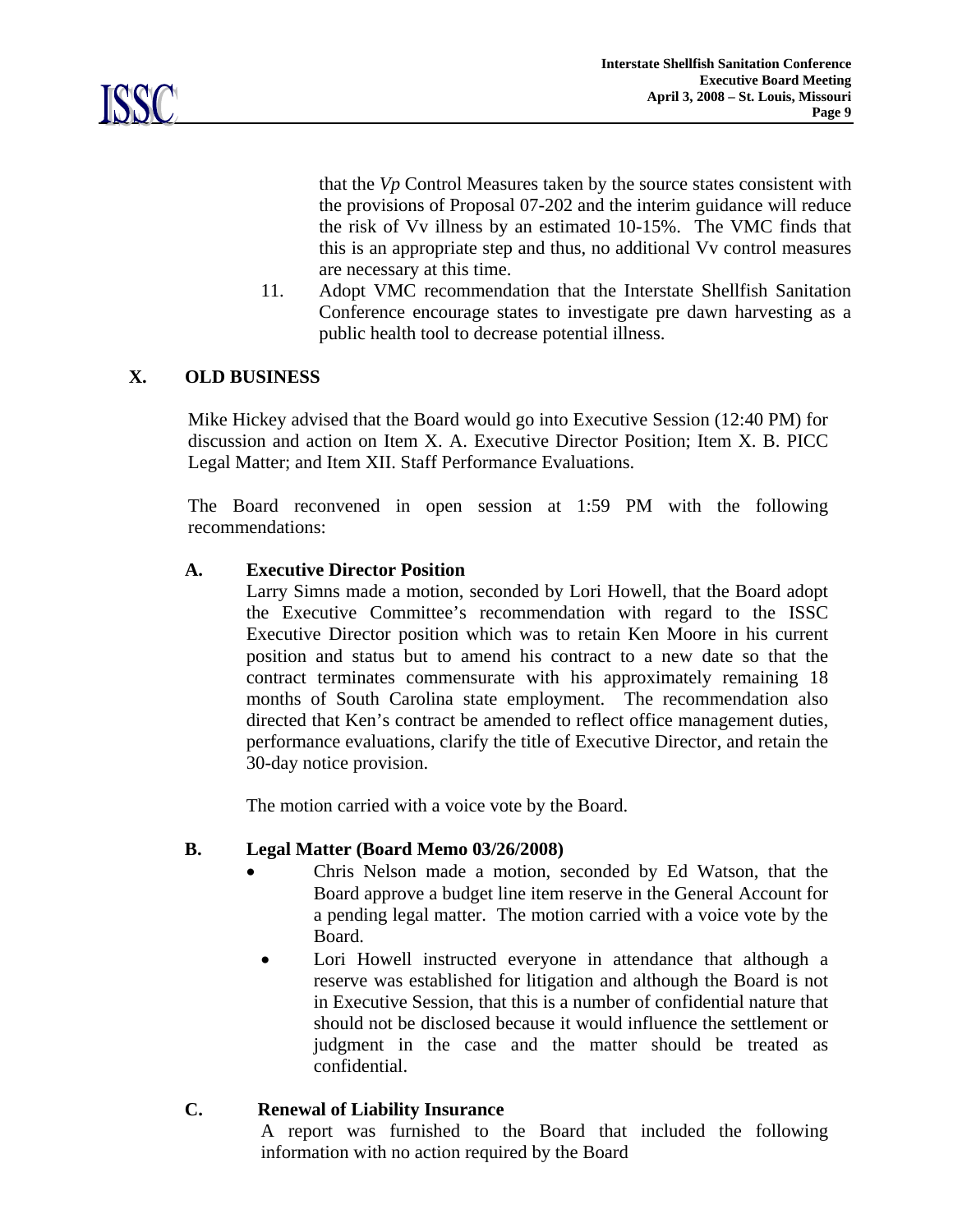

- Directors and Officers Liability Insurance Policy provided through Philadelphia Insurance Company
- Coverage includes Directors and Officers Liability, Employment Practices Liability, and Internet Liability. Policy is available electronically to Board members.
- The policy provides coverage for members of the ISSC Executive Board.
- The annual premium was \$2,825.00

## **D. FDA Oyster Retail Study Andy Depaola**

- 
- Andy will be presenting a PowerPoint on the Retail Study at the NESSA, PAC RIM, and GSASSC meetings.
- FDA is not ready to publish any findings or reports at this time.
- Spencer Garrett asked if the information is protected by the Data Management Act which requires peer review prior to publishing any reports.
- Chris Nelson concerned with press reaction to study results.
- A motion was made by Robin Downey that the Board make a recommendation to FDA that ISSC and the FDA press office work to develop a communication strategy for communicating the preliminary results of the Oyster Retail Study information to the public. Chris Nelson seconded the motion. The motion carried with a voice vote by the Board.
- When available a copy of Andy's PowerPoint will be distributed to the ISSC Use of Press Committee.
- Presently the targeted audience is regional conferences.
- There is no effort by FDA to publicize the retail study results.
- The intent of FDA is to share any reports with ISSC prior to release.

# **E. Dockside Biotoxin Testing in Federal Waters**

Paul DiStefano provided the Board a brief update on this item. The report was received as information with no action required by the Board.

**F.** Pacific Shellfish Institute Research Project Final Report

Mike Hickey informed Board members that the final report for the "*Vibrio parahaemolyticus* Levels in Pacific Oysters" research project had been received from the Pacific Shellfish Institute. A copy of the report was furnished in Board member materials. The Board received this report as information.

## **G. Research Needs Proposals**

Mike Hickey advised the Board that Ken Moore and Joel Hansel, Chairman of the Research Guidance Committee, had been asked by the Board at its meeting in August 2007 to make a recommendation regarding research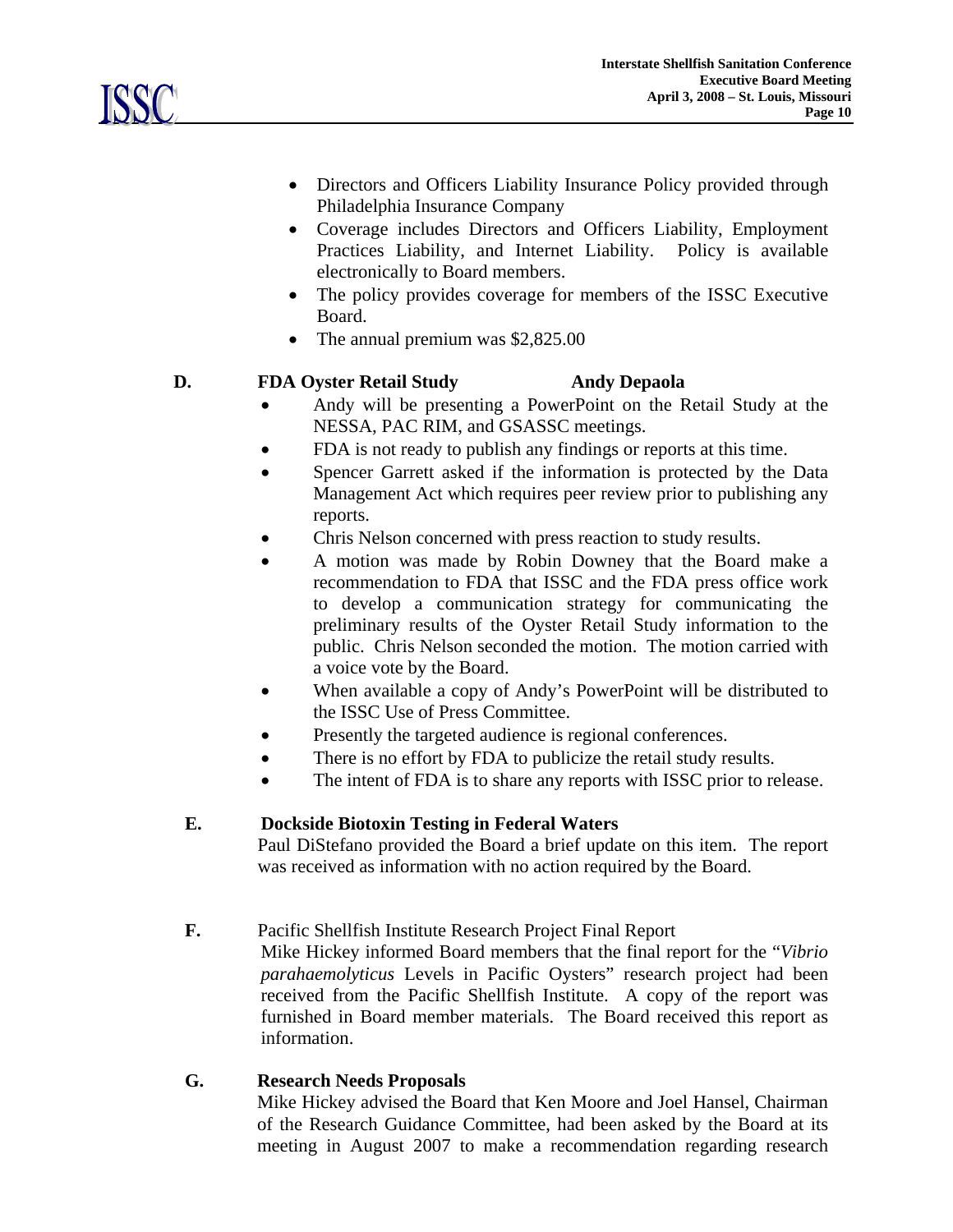

needs proposals. Joel explained that allowing the submission of research needs proposals not associated with program change proposals is problematic. Joel suggested the incorporation of research needs into the Proposal submission form and only accept research needs associated with program proposals. There is no mention of Research Needs Proposal in the ISSC Constitution, Bylaws, and Procedures.

A motion was made by Spencer Garrett and seconded by Lori Howell to make research needs solely an item associated with a proposal, not a standard. The motion carried with a voice vote by the Board.

#### **H. Follow-Up to Intergovernmental Coordination Discussion**

Spencer Garrett reported that he held a special session at the ISSC Biennial Meeting in Albuquerque, NM and there were discussions regarding the ISSC conducting a survey of states to determine our next steps. The Executive Board with input from Spencer should decide our next steps.

 A motion was made by Ed Watson and seconded by David Guilbeau to design a survey and have the ISSC Executive Office distribute the survey. NOAA will take the lead with Al Rainosek to design survey.

#### **XI. NEW BUSINESS**

#### **A. FDA Response to 2007 Summary of Actions**

- 1. Proposals 05-107 Real Time PCR Methods for Determining Levels of *Vp* and *Vv*
- 2. Proposal 05-113 Microbiology Checklist, Isolation of Male-Specific Coliphage, MSC

Mike Hickey explained to the Board that these two proposals addressed laboratory methods and the actions by the Voting Delegates was no action, but directed the Conference advise the submitter to resubmit. FDA asked that this be treated as "referred to Committee". Pending resubmission of necessary information, the Executive Office interpreted conference action as is being recommended by FDA.

A motion was made by Spencer Garrett and seconded by Lori Howell that the Board approved the FDA recommendation on Proposal 05-107 and Proposal 05-113. The motion carried with a voice vote by the Board.

- 3. Proposal 00-201 *Vibrio vulnificus (Vv)* Risk Management Plan
- 4. Proposal 07-202 *Vibrio parahaemolyticus (Vp)* Control Plan Mike Hickey advised the Board that the concerns addressed by FDA were discussed by the Vibrio Management Committee and does not require Board action.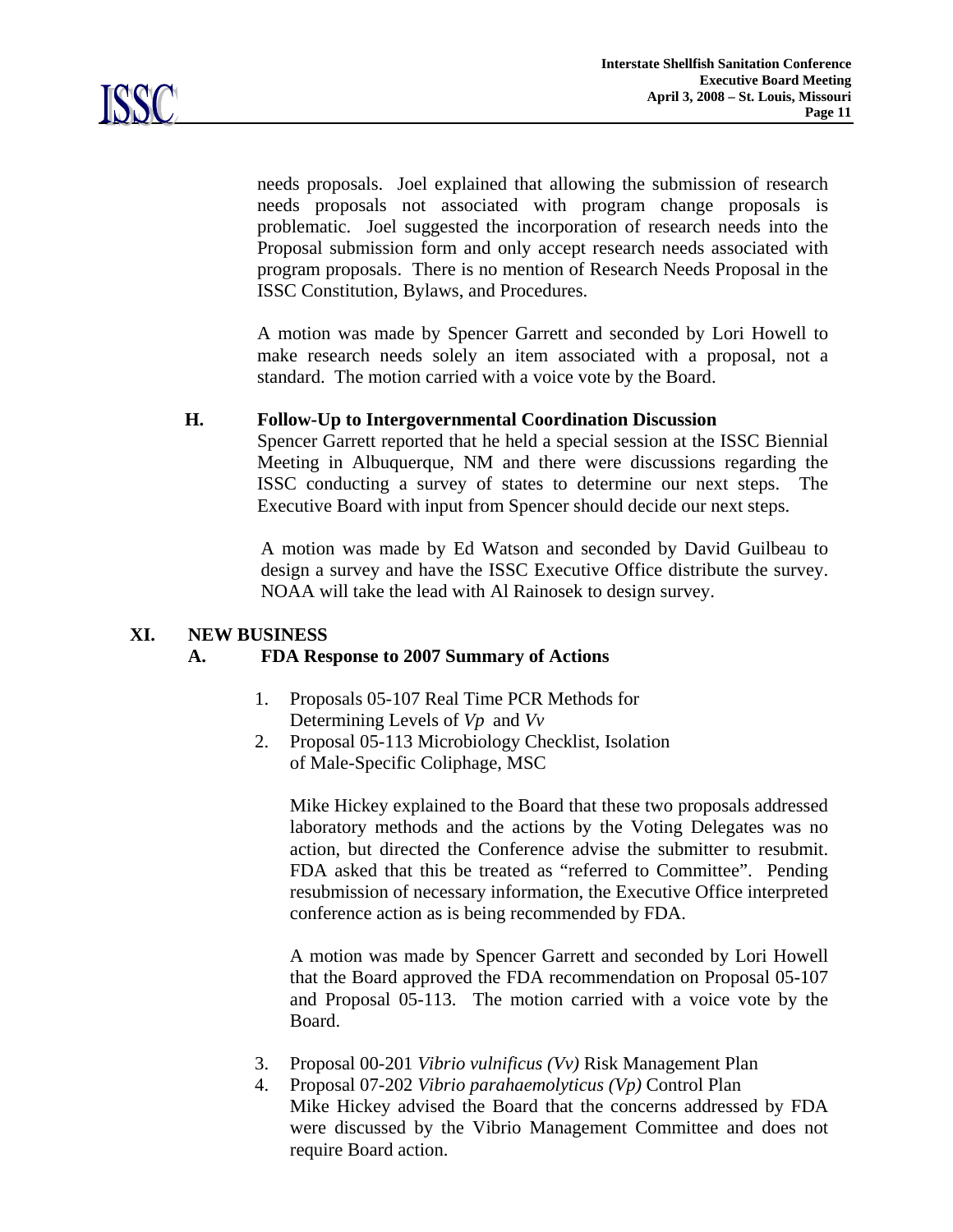

- 5. Proposal 05-209 New Temperature Requirement at Receiving (Shucking and Packing)
- 6. Proposal 05-217 New Temperature Requirement at Receiving (Shellstock Shipping)
- 7. Proposal 05-219 New Temperature Requirement at Receiving (Reshipping)

Mike Hickey advised that the three proposals are basically the same and that FDA offers its interpretation for the purpose of information for record. Paul DiStefano confirmed that no action is needed by the Board.

8. Proposal 03-302 Constitution, Bylaws, and Procedures

A discussion was held concerning changing the definition of molluscan shellfish to read "bi-valve molluscan shellfish". Board members felt this was not necessary. No action was taken by the Board

9. Proposal 05-310 Shellfish Sanitation Plant Element Evaluation Mike Hickey advised that the Board had previously accepted FDA's recommendation by email communication.

## **B. 2007 NSSP Guide for the Control of Molluscan Shellfish**

Mike Hickey reported that the ISSC Executive Office will have a final document to FDA within two weeks. FDA hopes to have the Guide published on their website in three to four months.

## **C. FDA Status of State Programs Paul DiStefano**

- 15 states visited  $-169$  growing areas.
- 13 states visited plants 113 dealers.
- All coastal states.
- 21 states for patrol.
- Lab evaluations conducted in 4 states
- 2 international labs
- Only 2 states found in noncompliance
- 2 states on action plans

The Board received this report as information.

## **D. ISSC Response Letter Regarding** *Vibrios*

 Mike Hickey advised the Board that the next three items are a request for an economic analysis. The Board needs to decide what our response should be.

- **E. Florida Letter 02/12/2008 Regarding** *Vibrios*
- **F. US Senate Letter 02/29/2008 Regarding** *Vibrios*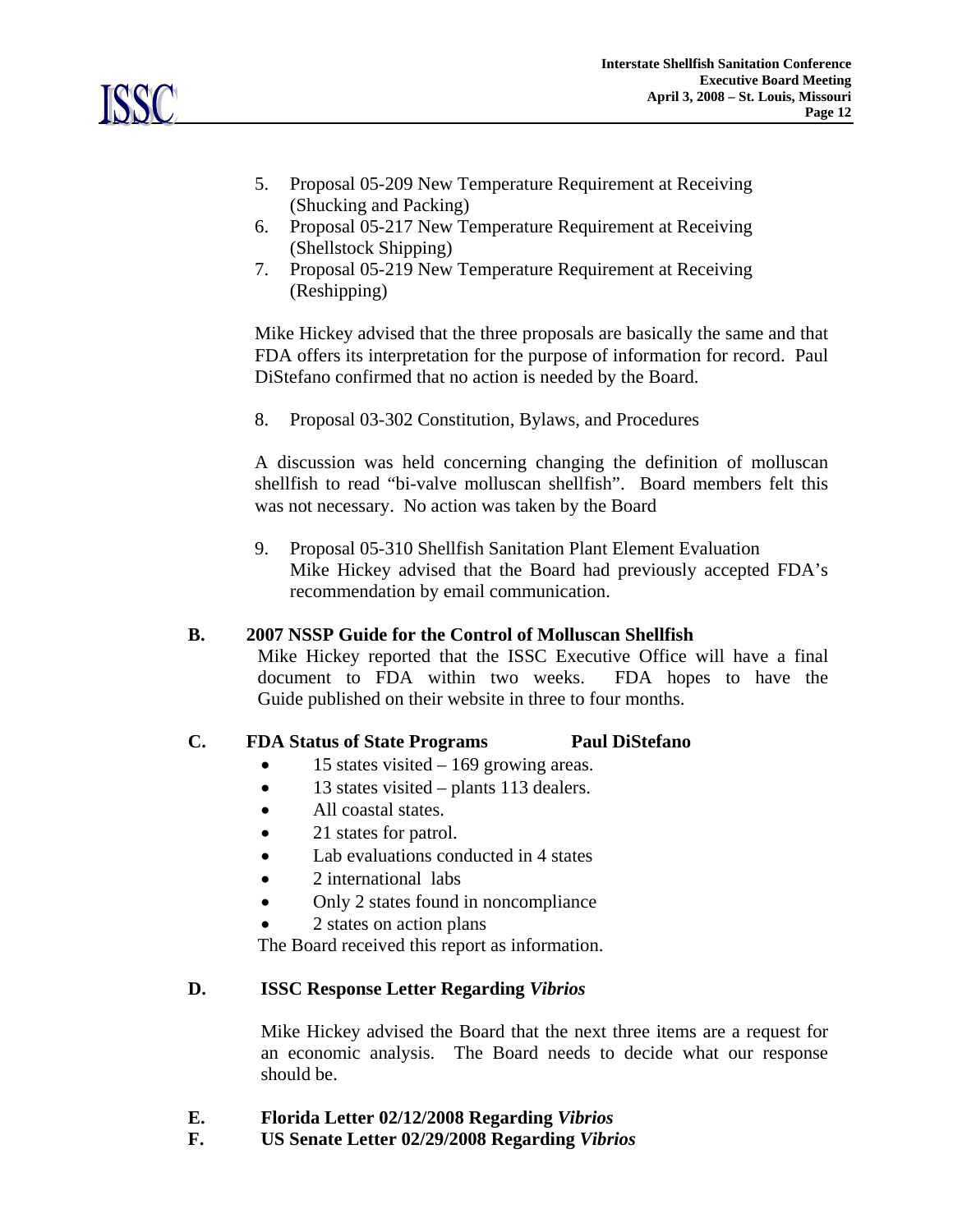# **G. Louisiana Letter 02/12/2008 Regarding** *Vibrios*

 A motion was made by Chris Nelson and seconded by Dan Leonard that the Board endorse and agree that a cost benefit analysis is in order given the level of burden of the control plan. Spencer Garrett advised that he would abstain from the vote. The motion carried with a voice vote by the Board.

Chris Nelson made a motion that the ISSC:

- 1. Response letter to Congress should acknowledge the points raised and advise of the need for money to conduct the study.
- 2. Advise States what the ISSC is asking from Congress and ask States to share the request being made with the industry.
- 3. Do not obligate ISSC Conference to additional funds.

 The motion was seconded by Dan Leonard and carried with a voice vote by the Board. Paul DiStefano and Spencer abstained from the vote.

#### **H. Virginia & Maryland Letter 02/15/2008 Regarding Recalls**

A motion was made by Ed Watson and seconded by Lori Howell that the Conference review the protocol for recall and report back to the Board and to also send this item to a Committee. The motion carried with a voice vote.

## **I. Louisiana Letter 03/24/2008 Regarding** *Vp* **Control Plan**

 Mike Hickey advised that all points in the letter were discussed by the VMC and unless the Board objects, Ken and Mike will respond based on the outcome of Board actions on VMC recommendations.

A motion was made by Ed Watson and seconded by Keith Skiles that this item had been addressed by the VMC. The motion carried with a voice vote.

#### **J. East Point Oyster Company Letter 03/28/08**

Steve Fleetwood inquired as to any additional actions that should be taken by the Board beyond our actions to date or recommendations of VMC. After a brief discussion no action was taken by the Board.

## **XII. OTHER INFORMATION**

## **A. Congressional Briefing/2008 Walk on the Hill**

Mike Hickey advised the Board that Ken Moore had participated in the Molluscan Shellfish Interstate meeting in February and gave the industry update with a focus on *Vp*.

**B. International Conference on Shellfish Restoration**